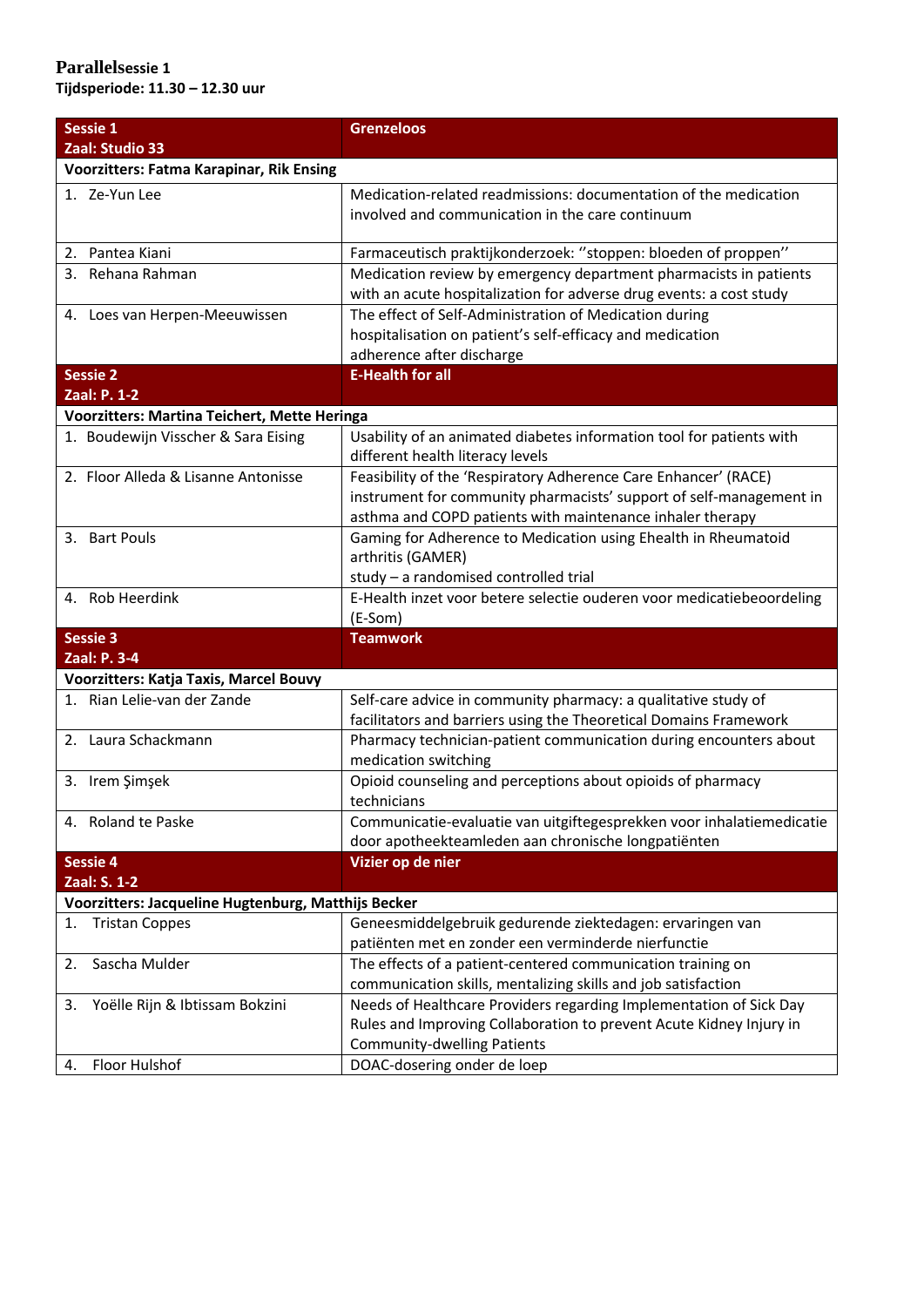## **Parallelsessie 2 Tijdsperiode: 13.30 – 14.45 uur**

| Sessie 1                                                          | Meer minderen en stoppen                                                                                                               |
|-------------------------------------------------------------------|----------------------------------------------------------------------------------------------------------------------------------------|
| Zaal: P. 1-2                                                      |                                                                                                                                        |
| Voorzitters: Jacqueline Hugtenburg, Marcel Bouvy                  |                                                                                                                                        |
| 1. Firdaouss Boutkourt                                            | Staken statines bij kwetsbare ouderen: een verkennend onderzoek                                                                        |
| 2. Jamila Abou                                                    | Less Medicines in Older patients in the Netherlands,                                                                                   |
| 3. Gert Baas                                                      | Optimising medication with focus on deprescribing in older people                                                                      |
|                                                                   | with multidose drug dispensing system: a pilot study                                                                                   |
| 4. Peter Stuijt                                                   | Heeft communicatietraining zin om deprescribing te bevorderen?                                                                         |
|                                                                   | Protocol voor een interventiestudie                                                                                                    |
| 5. Atiya Mohammad                                                 | Quantifying problematic prescribing cascades                                                                                           |
| <b>Sessie 2</b>                                                   | Jazeker, de apothekerl                                                                                                                 |
| Zaal: Studio 33                                                   |                                                                                                                                        |
| Voorzitters: Rik Ensing, Fatma Karapinar                          |                                                                                                                                        |
| 1. Ellen van Loon                                                 | Hoe voeren apothekers de eindcontrole uit en wat vinden zij                                                                            |
|                                                                   | hiervan? Een vragenlijstonderzoek in openbare apotheken                                                                                |
| 2. Jacqueline van Paassen                                         | De visie van de openbaar apotheker op zijn rol in de                                                                                   |
|                                                                   | antitrombotische therapie                                                                                                              |
| 3. Marnix Westein                                                 | Hoe voortgangsgesprekken worden gebruikt binnen de                                                                                     |
|                                                                   | vervolgopleiding tot openbaar apotheker                                                                                                |
| 4. Michael Ceulemans                                              | Huidige kennis en begeleiding van apothekers in België in verband                                                                      |
|                                                                   | met noodanticonceptie                                                                                                                  |
| 5. Laure Sillis                                                   | De rol van officina-apothekers bij het verzamelen van 'real-world'                                                                     |
|                                                                   | data voor observationeel onderzoek rond de veiligheid van                                                                              |
|                                                                   | geneesmiddelen tijdens zwangerschap                                                                                                    |
| <b>Sessie 3</b>                                                   | <b>Volgens de regels</b>                                                                                                               |
| Zaal: P. 3-4                                                      |                                                                                                                                        |
| Voorzitters: Matthijs Becker, Mette Heringa                       |                                                                                                                                        |
| 1. Sarah Wilkes                                                   | Concomitant use of clopidogrel and proton pump inhibitors: an                                                                          |
|                                                                   | analysis of prescription behaviour                                                                                                     |
| 2. Marloes Dankers                                                | Non-adherence to guideline recommendations for insulins: a                                                                             |
|                                                                   | qualitative study amongst primary care practitioners                                                                                   |
| 3. Anke Lambooij                                                  | Derde stap behandeling diabetes mellitus type 2 vaak niet conform                                                                      |
|                                                                   | NHG-standaard                                                                                                                          |
| 4. Marieke van den Berk-Bulsink                                   | Gezonde focus op ADHD-medicatie                                                                                                        |
| 5. Hans de Loof                                                   | Voorschrijven van lokale oogpreparaten met corticosteroïden en/of                                                                      |
|                                                                   | antibiotica in de eerstelijnszorg buiten de kantooruren in<br>Vlaanderen                                                               |
|                                                                   |                                                                                                                                        |
| <b>Sessie 4</b><br>Zaal: S. 1-2                                   | <b>Verdiepend</b>                                                                                                                      |
|                                                                   |                                                                                                                                        |
| Voorzitters: Katja Taxis, Martina Teichert<br>1. Lisa-Marie Smale |                                                                                                                                        |
|                                                                   | Factors influencing personalisation of medication quantities for<br>sustainability: a qualitative study among healthcare professionals |
| 2. Sek Hung Chau                                                  | Clinical medication review using patient questionnaires and expert                                                                     |
|                                                                   | teams (Opti-Med) through Pharmacotherapy Audit Meetings                                                                                |
|                                                                   | facilitates implementation                                                                                                             |
| 3. Caroline van de Steeg-van Gompel                               | Gebruikte strategieën voor het implementeren van therapietrouw                                                                         |
|                                                                   | interventies                                                                                                                           |
| 4. Karin Benning                                                  | Communicatie over rijgevaarlijke geneesmiddelen bij tweede                                                                             |
|                                                                   | uitgifte: een kwalitatieve studie in de apotheek                                                                                       |
| 5. Minke Copinga                                                  | Mentalising in the Dutch pharmacy setting                                                                                              |
|                                                                   |                                                                                                                                        |